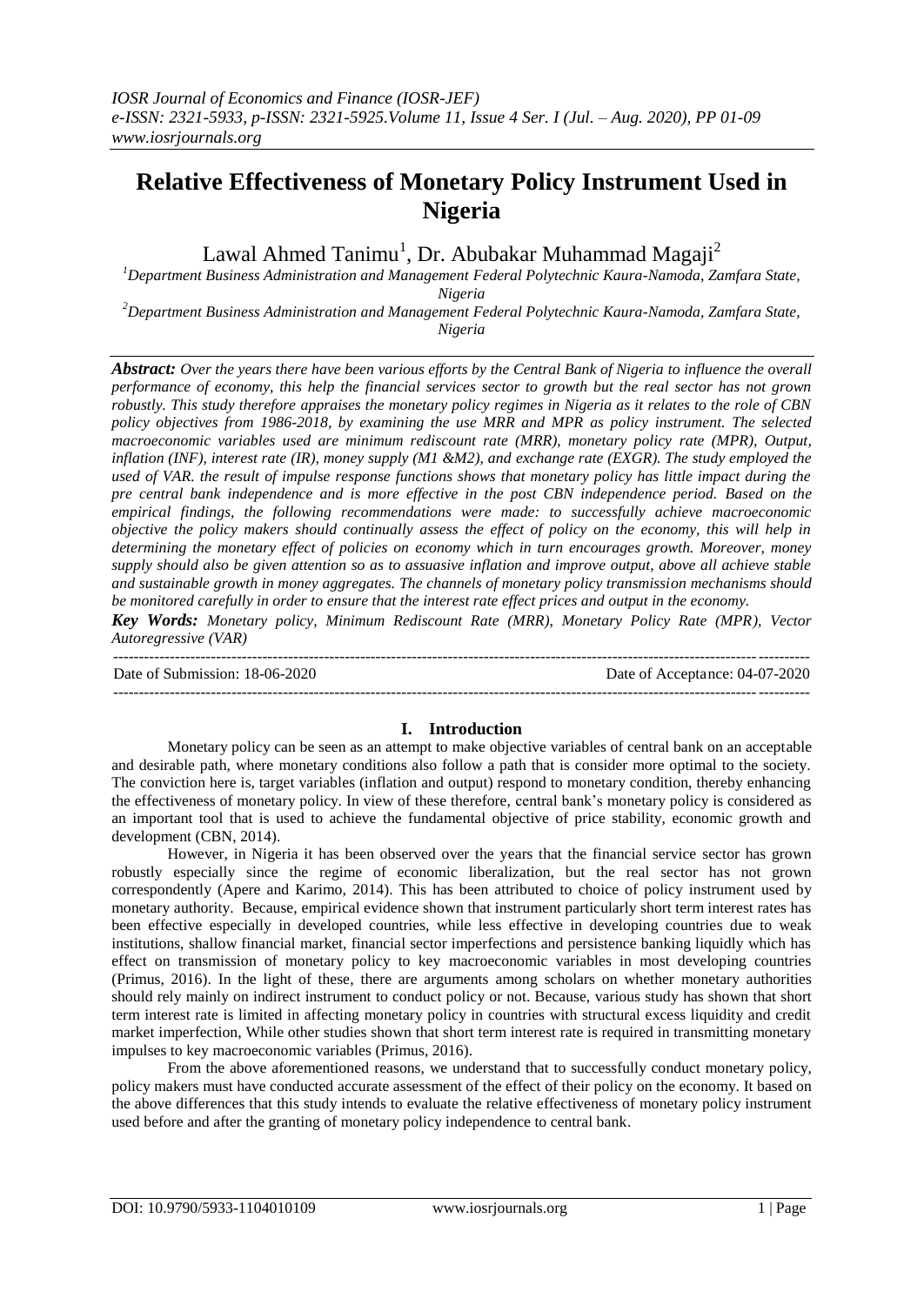# **II. Literature Review**

# **2.1 Conceptual Literature**

# **a. Monetary policy**

Dwivede (2005) opined that "monetary policy can be explicitly define as the deliberate use of monetary policy instruments (direct and indirect) at the disposal of monetary authorities such as central bank in other to achieve macroeconomic stability". Likewise, Folawewo and Osinnubi (2006) "views monetary policy as a combination of measures designed to regulate the value, supply and cost of money in economic activity". In another development, CBN, (2011) says "Monetary policy entails the carefully considerate use of direct and indirect instruments at the disposal of monetary authorities, manipulate the quantity, cost and availability of money/credit in other to carry out the macroeconomic objectives of internal and external balances". More so, Monetary Policy is also sees as the deliberate action of the CBN/ monetary authorities to influence the quantity, and availability of credit in order to achieve desired macroeconomic objective. It usually involves the use of interest rate (Monetary Policy Rate) to influence economic activity. The target of monetary policy could be to achieve economic growth, exchange rate, balance of payment or price stability (CBN 2011). More succinctly, Imoughele (2014) opined that "monetary policy is one of the macroeconomic instruments with which monetary authority in a country employs in the management of their economy to attain desired objectives. It entails those actions initiated by the Central Bank which aim at influencing the cost and availability of credits".

# **b. Monetary Policy Transmission Mechanism**

The monetary policy transmission mechanism is the process by which changes made by the monetary authority (Central Bank), affects the general price level of goods and services in the economy". CBN, (2011), says the term monetary policy transmission mechanism can be define "as various channels through which term nominal interest rate affect prices and output in the economy". Also, CBN (2017), define monetary policy transmission "as a channel through which monetary policy influences the real economy, particularly output and inflation. In other word, it is a process through which changes in money supply or other monetary aggregates pass through some intermediate variables to effect prices (interest rate, exchange rate and inflation rate), output / employment and external balances". Traditionally, it can be view as the linkage between monetary policy and aggregate demand. When the central bank make changes to transmits to the real sector of the economy. This revels that, at the centre of discussion of monetary policy rules is the transmission mechanism for monetary policy, because. Understanding much provides greater insight into the conduct of monetary policy. So in understanding monetary policy, there is a need to understand the conventional wisdom concerning transmission mechanism (svensson, 1999). More specifically, monetary policy transmission mechanism could be approached from various dimensions, some of the channels of monetary policy transmission are; interest rate channels, exchange rate channel, asset price channel and credit channel.

# **2.0 Theoretical Literature**

# **2.1 Neutrality and Non-Neutrality of Money**

#### **(i) Classical View**

Monetary policy relations could be approached from various dimensions, some of these are; short term, medium term and long-term relations. This revels that, at the centre of discussion of monetary policy there exist short run relationship between money and other policy variables. According to Hicks (1967), therefore, the classical monetary theory has two main strands; one represented by Ricardo and currency school who believed in relying at all times (including deflation and unemployment) the quantity of money. According to this strand of classical system, money is neutral in the economy because it has no effect in the determination of income, employment or output. The other stand of the classical system is that represented by Thompton, Tooke and Friedman who favoured a permissive monetary instability as the price of sustaining the level of economic activity and insulating the domestic economy from fluctuations in the balance of payments. This school of thought, posit that income, employment and output are determined by other factors such as capital stock, technology, available resources etc. however, the second strand believes that "money matters". They believed that a monetary economy is governed by uncertainty: in a monetary affair, discretion is preferable to rule since the economy is hardly ever in full equilibrium and the equilibrating forces of market mechanism are slow or ineffective. This view is summarized by the neoclassical restatement of the quantity theory of money which admits the short-run non-neutrality of money (Maria and Annalisa 1994).

#### **(ii) Keynesian View**

In the Keynesian system, the effectiveness of policy centered on the level of economy, that is the policy under full employment level of output economy and the policy of below full employment level of output economy. This means that the neutrality or non-neutrality of money dependent on the "state of the economy" (full employment level or below full employment level). According to this school, Money is only neutral at full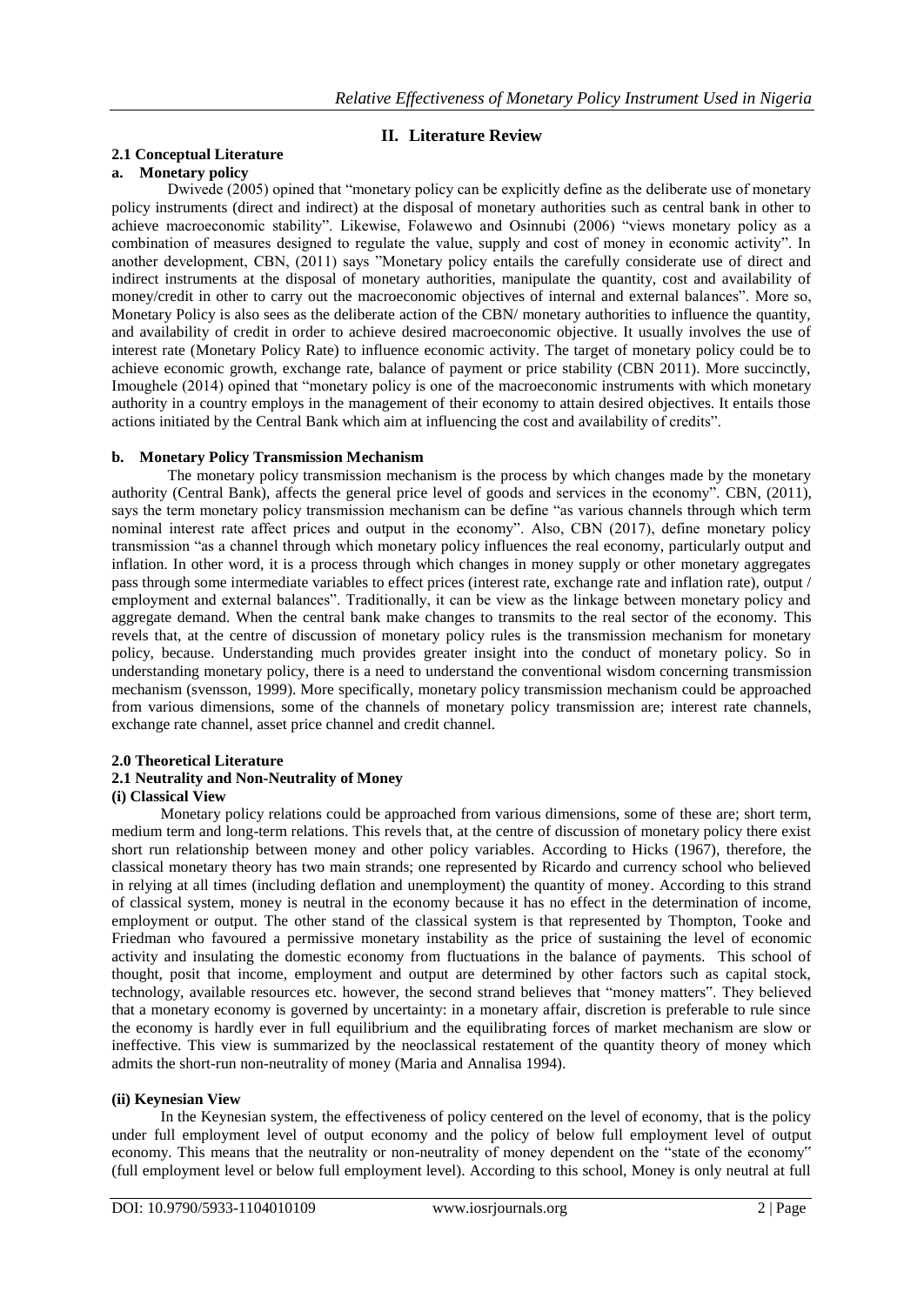employment level of output or in a situation of liquidity trap. Growth in money supply at full employment level of output can only lead to a higher price level in the economy while during a situation of liquidity trap; an expansionary monetary policy will not lead to more investment because interest rate cannot fall beyond that level. On the other hand, once the economy is under full employment level of output, an increase in money supply has a non-neutral effect because it will lead to a fall in interest rate, increase in investment and hence output (Jinghan 2010).

### (iii) **Tobin's Asset Theory**

This theory provides a mechanism by which monetary policy affects the economy through its effects on the valuation of equities. Thereby reveals that there is a highly significant effect of monetary policy on equity prices. According to Mishkin, (1996) Monetary policy affect equity price because when money supply rises, the public finds that it has more money than it wants and so it tries to reduce the holdings of money by increasing their spending. One of the ways to do this is through the stock market, increasing their demand for equities and therefore raising their prices. For instance Tobin defines q as the market value of firms divided by the replacement cost of capital. If q is high, the market price of firms is high relative to the replacement cost of capital and new plant and equipment capital is cheap relative to the market value of business firms. Companies can then issue equity and get a high price for it relative to the cost of plant and equipment they are buying. Thus investment spending will rise because firms can buy a lot of new investment goods with only a small issue of equity. On the other hand, when q is low, firms will not purchase new investment goods because market value of firms is low relative to the cost

#### **2.2 Empirical Review**

Primus (2016) examines the effectiveness of the use of indirect and direct monetary policy instruments in Barbados, Jamaica and Trinidad and Tobacco, using restricted vector autoregressive variable (VARX). The study assumes that central bank conducts monetary policy using a Taylor rule and evaluates the effect of reserve requirement policy. He found that positive shock to the policy interest rate has direct effect on central banks' interest rate, there is also a weak transmission to real variables, moreover, and an increase in the requirement reserve ratio is successful in reducing private sector credit and excess reserve and thereby alleviating pressures on exchange rate. This shows that small open economy should consider using required reserve as complement to interest rate policy in other to achieve macroeconomic objectives.

Adegoriolo (2018) study the effectiveness of monetary and fiscal policy institutions in stabilizing Nigerian Economy from 1981 to 2018, using CBN, NBS and World Bank index (WDI), by study employ ECM for empirical analysis. The study found that, there is long-run equilibrium relationship between monetary policy and fiscal policy instruments and economy in Nigeria. This reveal the need for effective use of money supply and government expenditure as key instrument as key for policy in Nigeria.

Apere and Karimo (2014) examine the effectiveness of monetary policy on economic growth in Nigeria, using period of 1970 to 2011, by employing VAR (I) model. The study found that at short run, output and inflation are the variables that derive monetary growth; in the long run, monetary policy variables may not have instantaneous impact on output. Moreover, in the short run, it is the level of production that is important in controlling inflation but in the long run, it's the monetary policy variables that matters.

Sanusi (2011) examines the two separate set of CBN communiqué that MPC provides as a set of information to the financial market, and each of which have separate effects on the overall policy outcome. These are the cost-of-funds effect of monetary policy and the signaling effect of MPC. The former is likely expected to affect the rates in the market because it represents a change in the cost of funds to the banks while the later is likely to affect market expectation and thereby affect the term structure of interest rates. Using data for the period of 2009-2011, the study found that the cost-of-money effect on the open buy back rate is larger than that of call rate. While, the effect of monetary policy signal on both rates is quite significant. He therefore reveals that central bank communication is potentially a viable tool of monetary policy design and important for Nigeria. So CBN should be proactive in designing an optimal communication strategy.

Guizani (2015) examine the effectiveness of monetary policy in Tunisia during using monthly data of several macroeconomic variables for the period of 2000-2010, and 2011-2013. By employing Vector Error Correction (ECM) model for estimation. The result shows that short term interest rates, has become increasingly more effective in real output and prices during post revolution period (2011-2013) than the pervasive (2000- 2010). Variance decomposition not only confirms the findings but also points out an increasing role to the real output in price variation during the political transparency period.

Petrasex (2017) examine the effectiveness monetary policy and size of the fiscal multiplier for UK, US Germany, Czech and Swiss economies, using data for the bond yields, macroeconomic announcements, system stress and others. By employing OLS method to estimate the sensitivity of the bond yields to those supervise component over the period from 1990 to 2006 and compare it with the sensitivity of bonds yield from the period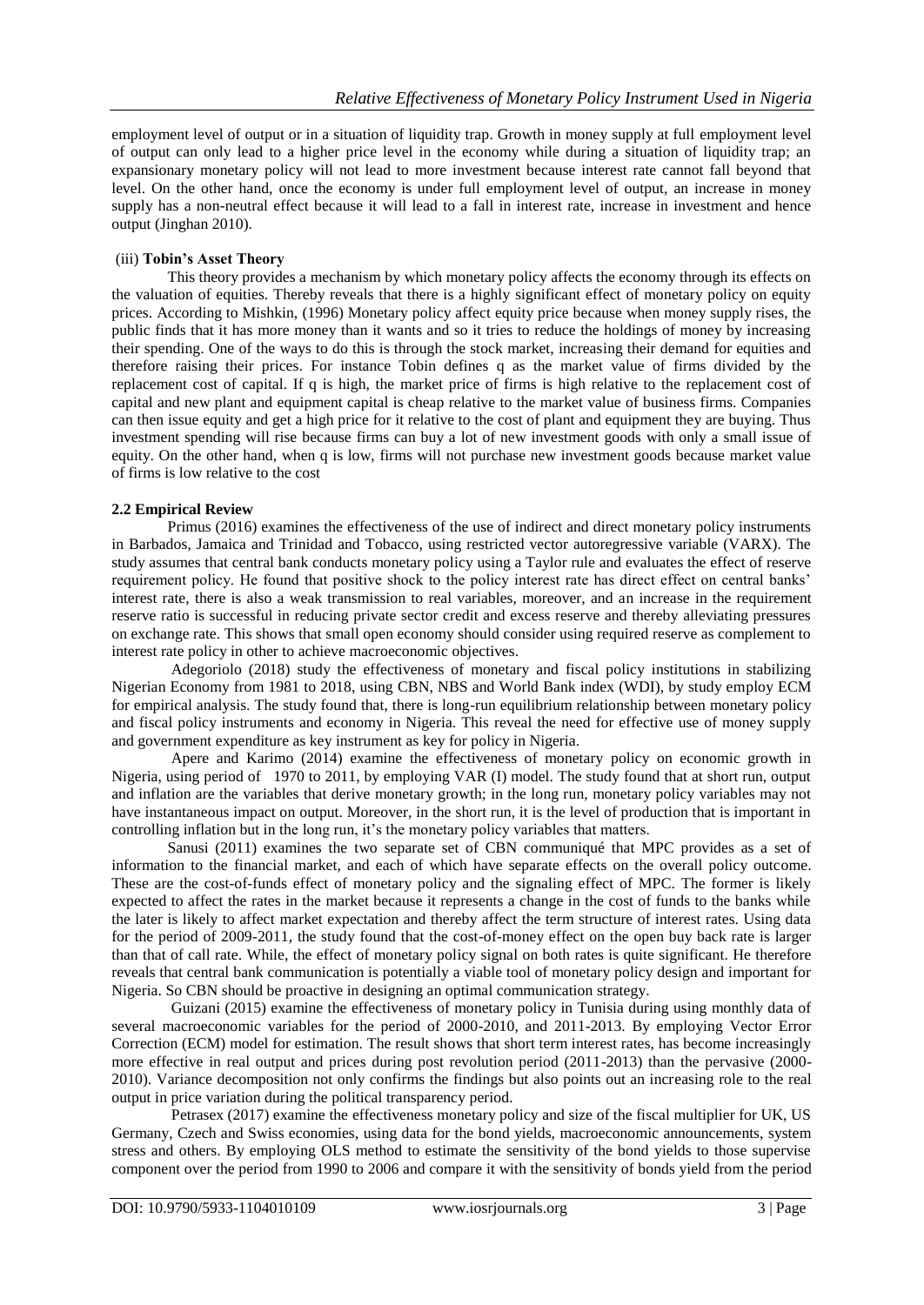where most policy rates were at near zero, the effect of lower bound (usually period of between 2008 to 2016). The finding shows that, the sensitivity of the shorter maturity interest rate to surprise component of macroeconomic news is likely to be attenuated by the pressure of the zero low bound. But with increase maturity, the yield becomes less and less constrained with revels by increasing maturity the yields become less constrained.

Gimba, (2015) assessed the effect of monetary policy variables on savings, national income, and investment as proxies to real sector economy in Nigeria using Vector Autoregressive (VAR) Model. The result shown that money supply exerts a significance impact on real sector economy. This reveals the importance of monetary policy channel in regulating real sector economy in Nigeria. However, money supply shocks on real sector variables are significant too. The study concludes that monetary policy regulations should used money supply regularly as a mechanism to improve real sector economy in Nigeria.

#### **III. Methodology**

This study used Vector Autoregressive Modeling framework. In order to capture the effectiveness of monetary policy in Nigeria, Then went further to look at the Impulse response function (IRF). The data used for the study is Quarterly time series data of Minimum rediscount rate (MRR), Monetary Policy Rate (MPR), Output (GDP), Inflation (INF), Interest Rate (IR), Money supply (M1 and M2), and Exchange rate (EXGR) from 1986 to 2005 for pre Central Bank Independence and 2006 to 2018 for post Central Bank Independence, The study depends mainly on secondary source of data which is gotten from CBN statistical bulletin via it's official website [www.cenbank.org,](http://www.cenbank.org/) Monthly Journal, Financial reviews, Annual reports Statistical Bulletins various issued, as well as Communiqué of Central Bank.

#### **3.1 Model Specification**

In order to look at how effective monetary policy is before and after the constitution of monetary policy committee in 2007, two set of models were developed.

Model One: this model was developed in order to look at how effective monetary policy is before the constitution of monetary policy committee in 2007.

MRR = α1+ α1Mst + α2it + α3t + 4 + 5 + 1………………………………............................(3.1)

Where we will assume we have a  $Y_t^1$  vector as;

<sup>1</sup> = [, , , , ,]…………………………………………………………………………..(3.2)

Where  $Y_t^1$  column vector of the variables, MRR is minimum rediscount rate, Ms is money supply, i interest rate,  $\pi$  is inflation,  $y_{t}$ , is output, E is exchange rate. Moreover, each variable is expressed as a linear combination of lagged values of itself and lagged values of all variables in the group.

The vector autoregressive model (VAR) representation of  $Y_t$  can be as follows;

=<sup>1</sup> +2−<sup>1</sup> + 3−<sup>2</sup> + ⋯ .+ − + …………….………………………………………(3.3)

Where,  $Y_t$  is equal to MRR, Ms, i,  $\pi$ ,  $y_t$ , E,  $\alpha_{nm}$  is the matrix coefficients,  $y_{t-1}$  is vector of the endogenous variables and  $e_t$ is the vector of error term.

Model Two: the second Model was developed in order to look at how effective monetary policy is since the constitution of monetary policy committee in 2007.

MPR = 1 + 1Mst + 2it + 3t + 4yt + 5Et + 2 … … … … … … … … … … … … … … … … … … … … … (3.4) Where we will assume we have a  $Y_t^1$  vector as;

<sup>1</sup> = [, , , , ,] …………………………………………………………………………(3.5)

Where  $Y_t^1$  column vector of the variables, MPR is monetary policy rate, Ms is money supply, i interest rate,  $\pi$  is inflation,  $y_{t}$  is output, E is exchange rate. Moreover, each variable is expressed as a linear combination of lagged values of itself and lagged values of all variables in the group.

So the vector autoregressive model (VAR) representation of  $Y_t$  can be as follows;

 $Y_{t} = \gamma_1 + \gamma_2 y_{t-1} + \gamma_3 y_{t-2} + \cdots + \gamma_n y_{t-p} e_t$ 

Where,  $Y_t$  is equal to MPR, Ms, i,  $\pi$ ,  $y_t$ ,  $E$ ,  $\alpha_n$  is matrix coefficients,  $y_{t-1}$  is vector of the endogenous variables and  $e_t$  is the vector of error term.

## **IV. Results and Discussion**

**4.1 Stochastic Properties of the Data** In other to examine whether the series have trend, we plot a line graph of the series. The graph evidence reveals that there are linear trends and intercept in the series. This shows that the series is not stationary because the

trends do not reverse to their mean. The graphical plots are as follow;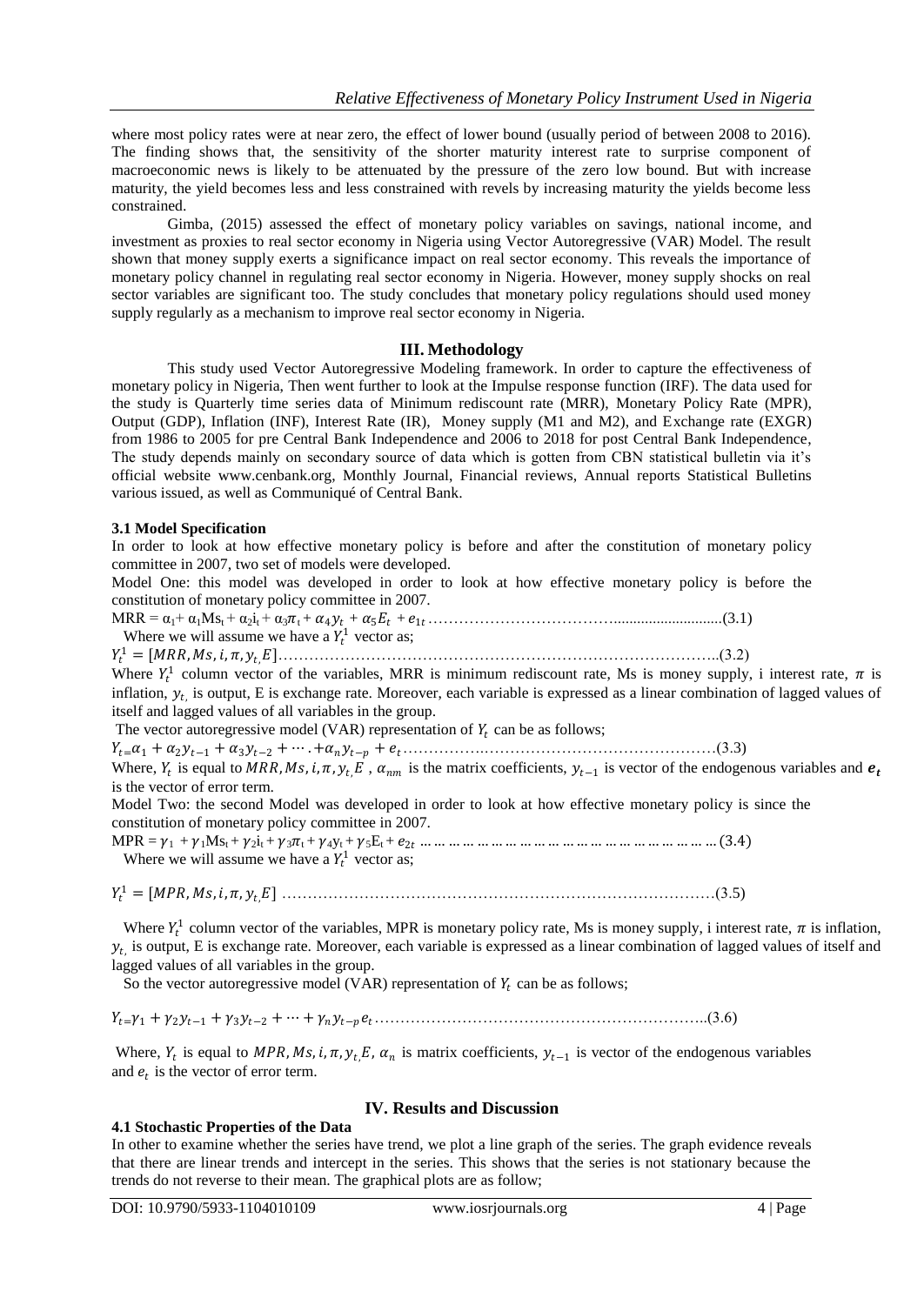

DOI: 10.9790/5933-1104010109 www.iosrjournals.org 5 | Page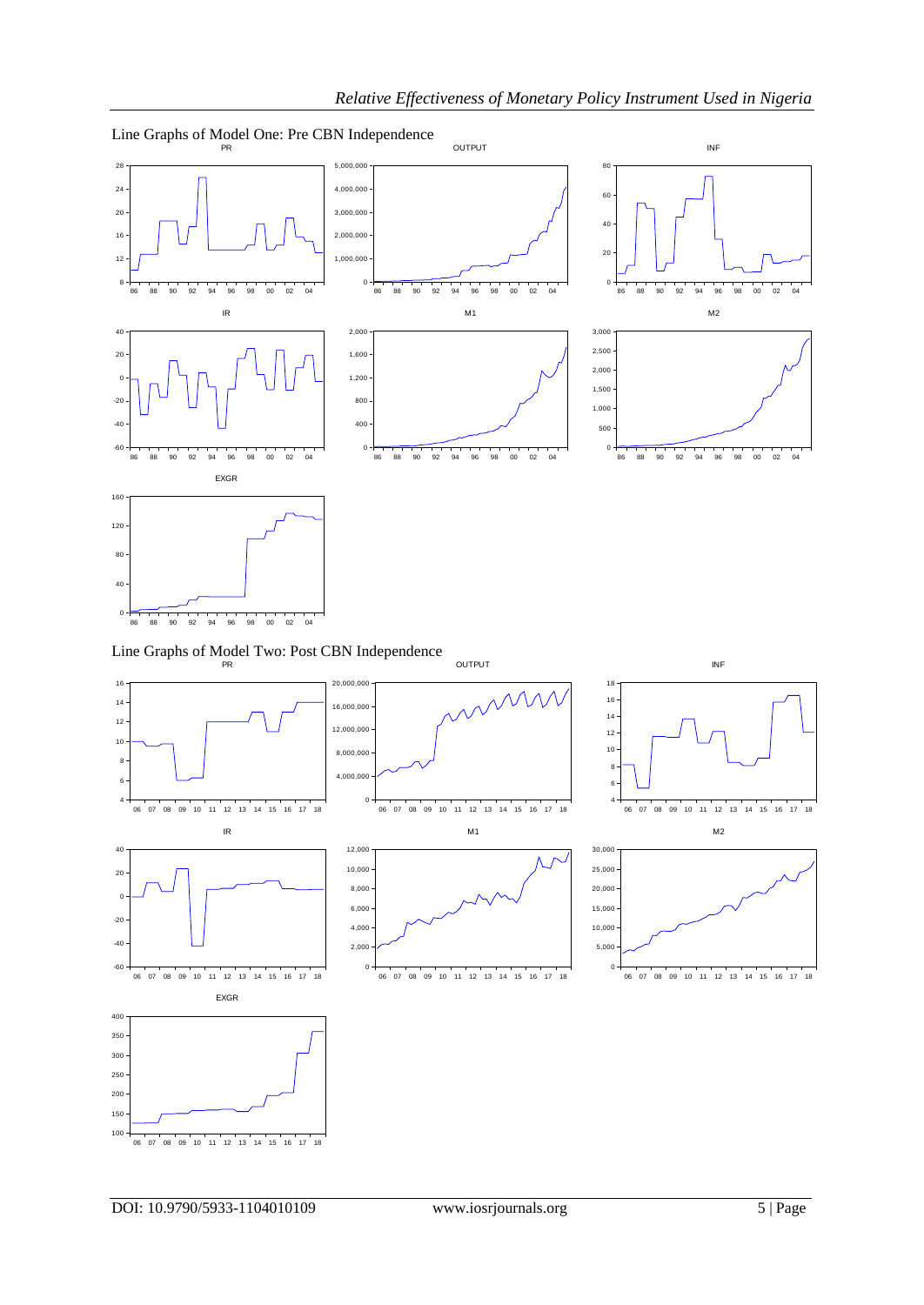#### **4.2 Descriptive Statistics of the Series**

Descriptive statistics was conducted in other to feel up the data so as to known what information is entering the sample and to see whether the samples are normally distributed or there are outliers in the data. It will as well help in knowing the measure of central tendencies that is the (mean, median, mode), measure of dispersion (range, variance, standard deviation), and measure of normality (kurtosis, skewness). Pre CBN Independence

| TO CDTV INTODUNTION |             |               |             |                |             |                |             |
|---------------------|-------------|---------------|-------------|----------------|-------------|----------------|-------------|
|                     | <b>PR</b>   | <b>OUTPUT</b> | <b>INF</b>  | $_{\text{IR}}$ | M1          | M <sub>2</sub> | <b>EXGR</b> |
| Mean                | 0.462936    | $-0.700570$   | 0.319733    | $-0.169267$    | $-0.696477$ | $-0.683308$    | $-0.584849$ |
| Median              | 0.180204    | $-0.740661$   | $-0.299624$ | $-0.166082$    | $-0.753664$ | $-0.728489$    | $-0.986426$ |
| Maximum             | 3.298073    | $-0.219338$   | 2.924352    | 1.453108       | $-0.313998$ | $-0.414406$    | 0.335768    |
| Minimum             | $-0.968622$ | $-0.823165$   | $-0.786262$ | $-2.571483$    | $-0.808563$ | $-0.766014$    | $-1.214224$ |
| Std. Dev.           | 0.902437    | 0.149830      | 1.173344    | 1.047870       | 0.136470    | 0.101545       | 0.624158    |
| <b>Skewness</b>     | 1.445439    | 1.523428      | 0.879585    | $-0.427460$    | 1.224901    | 1.248185       | 0.438478    |
| Kurtosis            | 5.563675    | 4.594654      | 2.244367    | 2.727156       | 3.210282    | 3.295590       | 1.328679    |
| Jarque-Bera         | 49.76533    | 39.42083      | 12.21886    | 2.684437       | 20.15248    | 21.06413       | 11.87456    |
| Probability         | 0.000000    | 0.000000      | 0.002222    | 0.261265       | 0.000042    | 0.000027       | 0.002639    |
| Sum                 | 37.03490    | $-56.04560$   | 25.57866    | -13.54139      | $-55.71818$ | $-54.66467$    | -46.78793   |
| Sum Sq. Dev.        | 64.33708    | 1.773469      | 108.7621    | 86.74443       | 1.471292    | 0.814602       | 30.77630    |
| <b>Observations</b> | 80          | 80            | 80          | 80             | 80          | 80             | 80          |
|                     |             |               |             |                |             |                |             |

#### Post CBN Independence

|                     | <b>PR</b>   | <b>OUTPUT</b> | <b>INF</b>  | <b>IR</b>   | M <sub>1</sub> | M <sub>2</sub> | <b>EXGR</b> |
|---------------------|-------------|---------------|-------------|-------------|----------------|----------------|-------------|
| Mean                | $-0.712210$ | 1.077800      | $-0.491897$ | 0.260411    | 1.071504       | 1.051244       | 0.899768    |
| Median              | $-0.435285$ | 1.397709      | $-0.465523$ | 0.366439    | 1.073757       | 0.967363       | 0.589935    |
| Maximum             | 0.098052    | 2.004601      | $-0.189025$ | 1.361334    | 2.580628       | 2.643544       | 2.901280    |
| Minimum             | $-2.035295$ | $-0.233044$   | $-0.802852$ | $-2.497831$ | $-0.281645$    | $-0.352270$    | 0.205188    |
| Std. Dev.           | 0.673613    | 0.761278      | 0.170205    | 0.868141    | 0.779895       | 0.832745       | 0.776638    |
| <b>Skewness</b>     | $-0.767053$ | $-0.627008$   | 0.106825    | $-2.347778$ | 0.220031       | 0.069776       | 1.633524    |
| Kurtosis            | 2.582478    | 1.713524      | 2.340585    | 8.374043    | 2.212400       | 1.945233       | 4.427475    |
| Jarque-Bera         | 5.476918    | 6.993080      | 1.041029    | 110.3453    | 1.763597       | 2.452684       | 27.54111    |
| Probability         | 0.064670    | 0.030302      | 0.594215    | 0.000000    | 0.414038       | 0.293364       | 0.000001    |
| Sum                 | $-37.03490$ | 56.04560      | $-25.57866$ | 13.54139    | 55.71818       | 54.66467       | 46.78793    |
| Sum Sq. Dev.        | 23.14150    | 29.55672      | 1.477450    | 38.43712    | 31.02003       | 35.36669       | 30.76153    |
| <b>Observations</b> | 52          | 52            | 52          | 52          | 52             | 52             | 52          |

#### **4.3 Unit Root Test**

The empirical analysis of this work started with the testing of stationarity of the variable in other to obtain a more reliable result, in this research stationarity test was carried out using both the Argumentative Dickey Fuller (ADF) and Philip Peron (PP) approach for unit root test. The importance of this is to know the order among the variables before entered into the VAR. The results are reported in tables below;

Pre CBN independence Unit Root Estimate using Argumentative Dickey Fuller (ADF) and Philip Peron (PP) Test

|                | ADF       |        |            |        | <b>PP</b> |        |            |        |          |
|----------------|-----------|--------|------------|--------|-----------|--------|------------|--------|----------|
|                | Level     |        | Difference |        | Level     |        | Difference |        |          |
| Variables      | Test stat | Prob.  | Test stat  | Prob.  | Test stat | Prob.  | Test stat  | Prob.  | Decision |
| <b>PR</b>      | $-3.1687$ | 0.0257 | $-3.3287$  | 0.0168 | $-8.7205$ | 0.0000 | $-8.7205$  | 0.0000 | I(0)     |
| Output         | 4.0599    | 1.0000 | $-14.6875$ | 1.0000 | $-9.8927$ | 0.0000 | $-8.1056$  | 0.0000 | I(1)     |
| Inflation      | $-2.2056$ | 0.2060 | $-2.2908$  | 0.1774 | $-8.7199$ | 0.0000 | $-8.7199$  | 0.0000 | I(1)     |
| Int rate       | $-3.2138$ | 0.0228 | $-3.5090$  | 0.0102 | $-8.7178$ | 0.0000 | $-8.7178$  | 0.0000 | I(0)     |
| M1             | $-4.6927$ | 0.0000 | 5.4386     | 1.0000 | $-5.3713$ | 0.0000 | $-4.6927$  | 0.0000 | I(0)     |
| M <sub>2</sub> | 0.6874    | 0.9911 | $-0.3319$  | 0.9144 | 0.3894    | 0.9812 | $-6.7920$  | 0.0000 | I(1)     |
| Exgr           | $-0.5149$ | 0.8818 | $-0.4905$  | 0.8867 | $-8.9866$ | 0.0000 | $-8.9892$  | 0.0000 | I(1)     |

Source**:** Authors Computation with E-vies 10<sup>+</sup>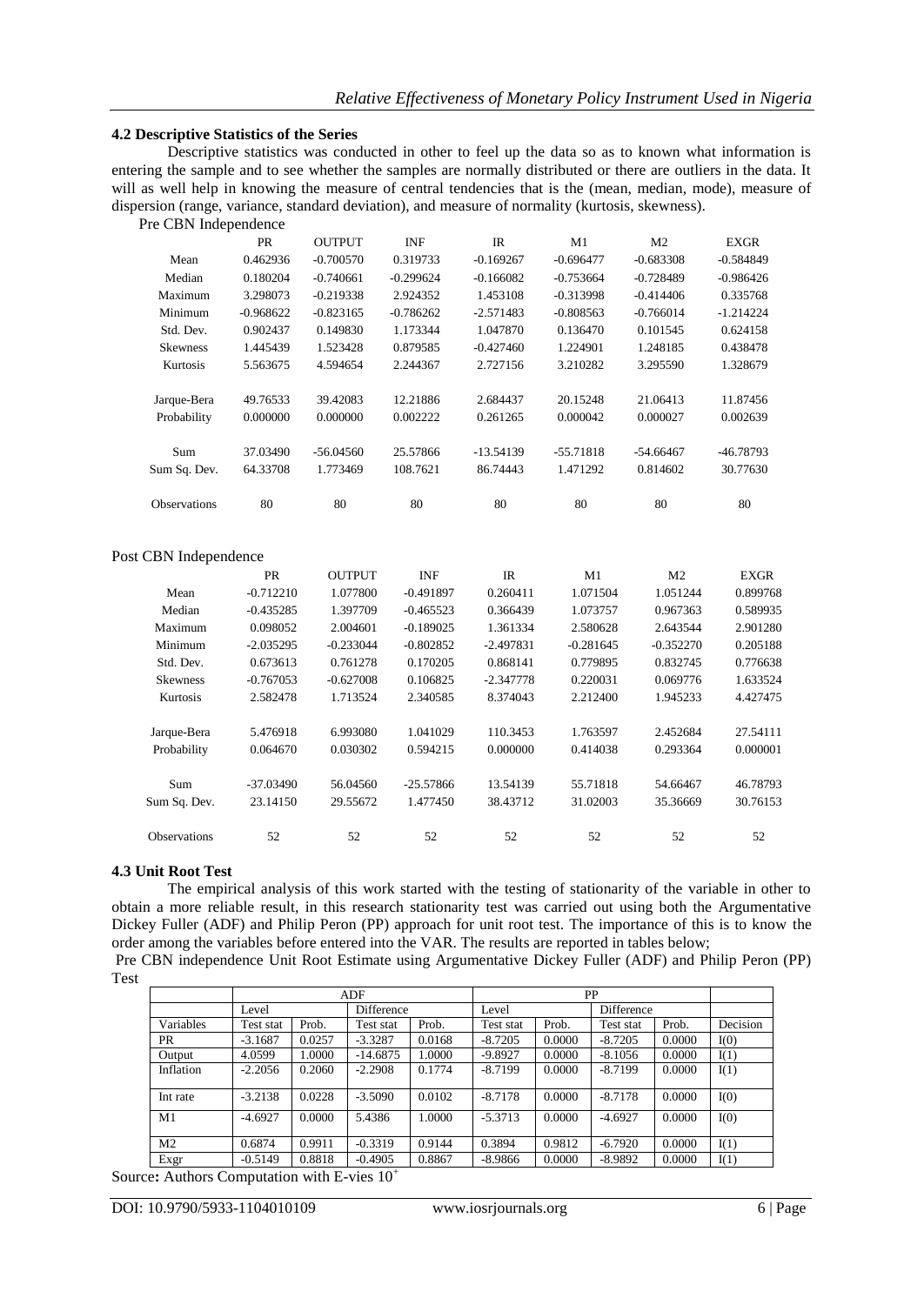|                | ADF       |        |            |        | PP        |        |            |        |          |
|----------------|-----------|--------|------------|--------|-----------|--------|------------|--------|----------|
|                | Level     |        | Difference |        | Level     |        | Difference |        |          |
| Variable       | Test stat | Prob.  | Test stat  | Prob.  | Test stat | Prob.  | Test stat  | Prob.  | Decision |
| S              |           |        |            |        |           |        |            |        |          |
| <b>PR</b>      | $-3.1674$ | 0.0257 | $-3.3287$  | 0.0168 | $-8.7205$ | 0.0000 | $-8.7205$  | 0.0000 | I(0)     |
| Output         | 4.0599    | 1.0000 | $-14.6875$ | 1.0000 | $-9.8927$ | 0.0000 | $-8.1056$  | 0.0000 | I(1)     |
| Inflation      | $-2.0696$ | 0.2060 | $-2.2908$  | 0.1774 | $-8.7199$ | 0.0000 | $-8.7199$  | 0.0000 | I(1)     |
| Int rate       | $-3.2138$ | 0.0228 | $-3.5090$  | 0.0102 | $-8.7178$ | 0.0000 | $-8.7178$  | 0.0000 | I(0)     |
| M <sub>1</sub> | $-4.6927$ | 1.0000 | $-5.4386$  | 1.0000 | $-5.3713$ | 0.0000 | $-5.2488$  | 0.0000 | I(1)     |
| M <sub>2</sub> | 0.6874    | 0.9911 | $-6.6921$  | 1.0000 | $-0.3894$ | 0.9812 | $-6.7920$  | 0.0000 | I(1)     |
| Exgr           | 0.5149    | 0.8818 | $-0.4905$  | 0.8867 | $-8.9866$ | 0.0000 | $-8.9892$  | 0.0000 | I(1)     |

Post CBN independence Unit Root Results using Argumentative Dickey Fuller (ADF) and Philip Peron (PP) Test

Source: Authors Computation with E-vies  $10^+$ 

The above tables shows the results of the ADF and PP test, the results shows that policy rates, interest rates, Excg ratr and M1 are level stationary using ADF and PP tests. However, all the variables are level non stationary using both ADF and PP, we therefore accept the null hypothesis and conclude that there is presence of unit root in the variables at level. As a result of this we differentiate all the series in both ADF and PP test, after taking the first difference all the variables become stationery. Therefore we conclude that the variable are integrated of order one, (I) at all level of significance.

#### **4.4 Impulse Responses of the Variable**

The study employed Impulse Response Function (IRF) In order to traces the effect of one shock to one of the shock on the present and future value of endogenous variables, in order to eliminate the difficulties associated with individual coefficient in the VAR estimate. Policy rates (MRR and MPR) was assumed to be exogenous and consider being a function of output, inflation, interest rate, M1, M2 and exchange rate, using cholesky one standard deviation approach the result of the IRF within the period of ten quarters is shown below.

Impulse Response Functions (IRFs) of Model One: Pre Central Bank Independence Response to Cholesky One S.D. (d.f. adjusted) Innovations ± 2 S.E.

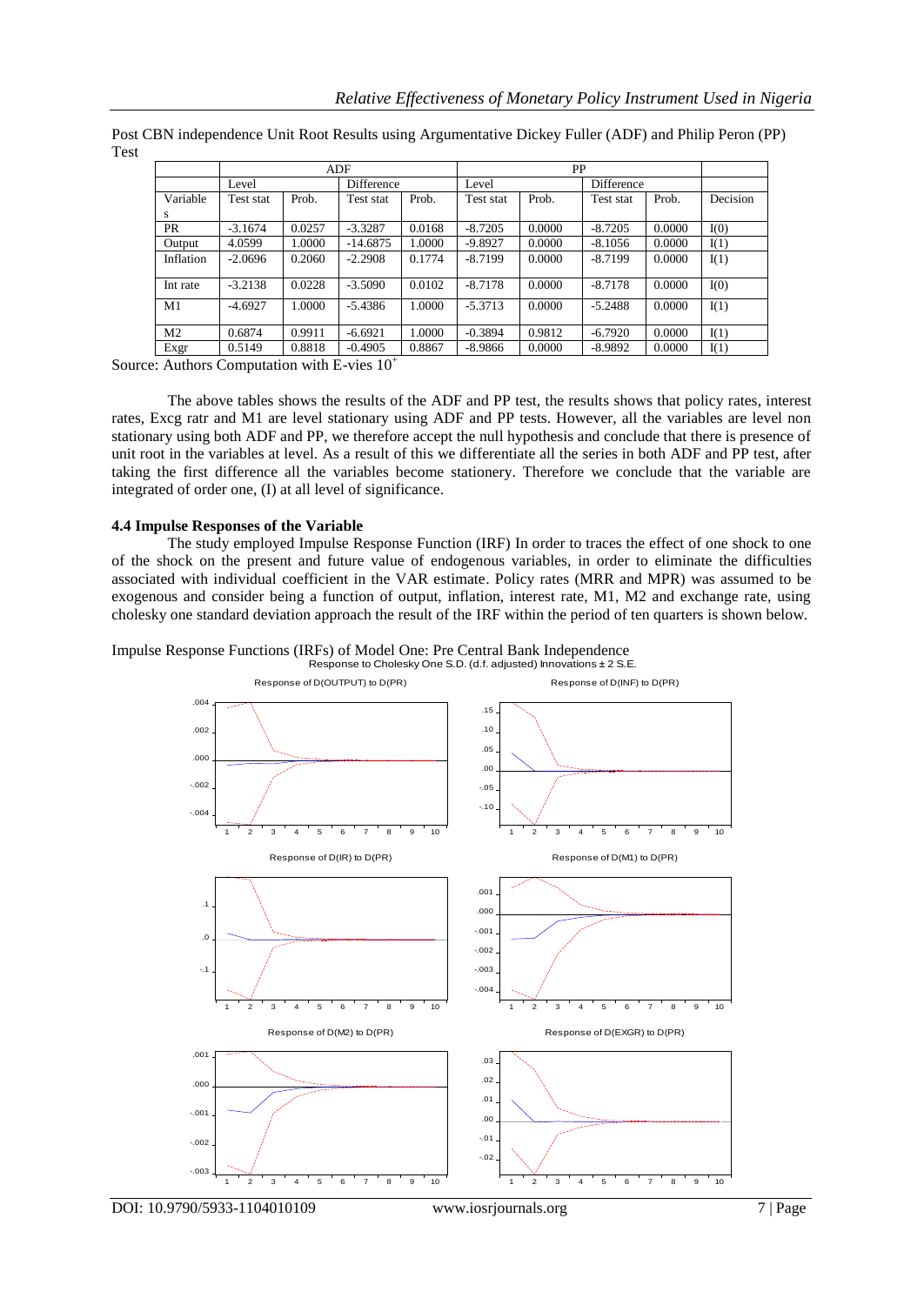Figure 4.1 above shows a one standard deviation shocks to policy rate. The IRF shows that change in policy rate contract output insignificantly, which moves back the output to its long run trend immediately and thereby maintain the trend. This violates the rules of market base policy which says a monetary policy shocks leads to persistence volatility in output. Moreover INF also falls marginally before it move to long run trend and maintain it, this reveals that policy changes has little effect on prices. Additionally, change in policy rate leads to a positive fall in IR and move to its long run trend immediately this reveals that banks hold excess liquidity, they are likely less incline to increase loan rates. Furthermore, this increases the demand for local currency note and coins and thereby depreciates EXGR, though the effect is not persistence as the EXGR return to its long run equilibrium after second quarter.





Figure 4.2 above shows the one standard deviation shocks of policy rate. From the result we can see that, an increase in policy rate leads to a marginal decline in output, inflation also decline significantly this effect is persistence. After  $2<sup>nd</sup>$  quarter output increase, while inflation decreases persistently up to the  $4<sup>th</sup>$ quarter, in the fifth quarter output decline but the decline is not persistence this movement only happen in that quarter. In the 6<sup>th</sup> quarter the movement in inflation and output continue in the same manner with inflation move a bit slower than output these movements continue up to the  $10<sup>th</sup>$  quarter. This goes in line with market based